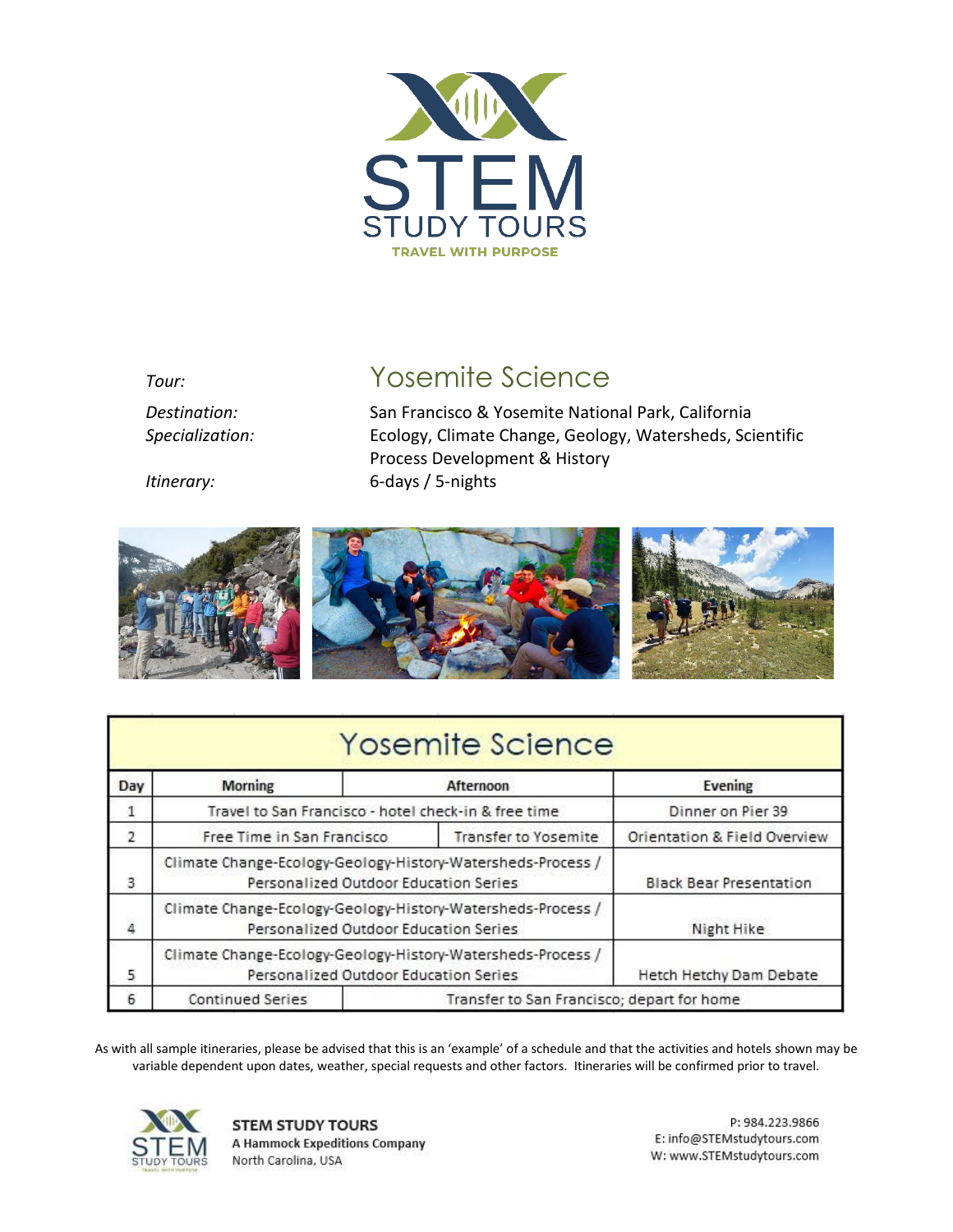# California is the largest US state

by population, and the third largest by area. California offers something for everyone: Southern California is home to such popular attractions as Disneyland, Hollywood and glorious beaches; while the northern part of

California offers the iconic Golden Gate Bridge, the hills of San Francisco, the vineyards of Napa Valley, and the capital, Sacramento. Outside California's major cities one finds some of North America's most rugged national parks, incredible skiing opportunities, and quiet and ancient northern forests including the highest mountain peak in the contiguous USA, Mt. Whitney.

The first Spanish missionaries arrived in California in the 1700s, but California didn't become a U.S. territory until 1847, as part of the treaty ending the Mexican-American War. Shortly thereafter, the discovery of gold at Sutter's Mill in 1848 inspired



a wave of settlers to head to the west coast in search of fortune. In 1850 California became the 31st state and is now the third largest state behind Alaska and Texas. With millions of acres of farmland, California leads the U.S. in agricultural production. The state is also home to famous cultural institutions and national parks including Yosemite National Park, Alcatraz, Angel Island and the Golden Gate Bridge.

# San Francisco is considered one of the greatest cities in the world for many things

including five-star dining, a happening theatre scene, and more. Beyond the fifty-square-mile city, in the surrounding Bay Area, there's so much more to explore, including Silicon Valley's innovations, Marin's Headlands, the vineyards of Napa Valley and Sonoma County, and Berkeley's free spirit. With so many pockets to choose from - Chinatown, Fisherman's Wharf, Union Square, and a half-dozen other major tourist draws – there's just so much to see and do!



# The High Sierras - The hard part, when thinking about California's High Sierra, is deciding what to

do during your visit. The options include Yosemite, King's Canyon and Sequoia National Parks where John Muir was inspired by breathtaking scenery, now famous mountains, and the majestic sequoias, the oldest trees on earth. Few things are more incredible than a starry summer night in the High Sierra; the sky filled with an impossible number of twinkling constellations. While hotels and rooftops certainly have their place, why not opt for a snug campsite in one of the world's most spectacular destinations in the Sierra - and the world – Yosemite National Park!



**STEM STUDY TOURS A Hammock Expeditions Company** North Carolina, USA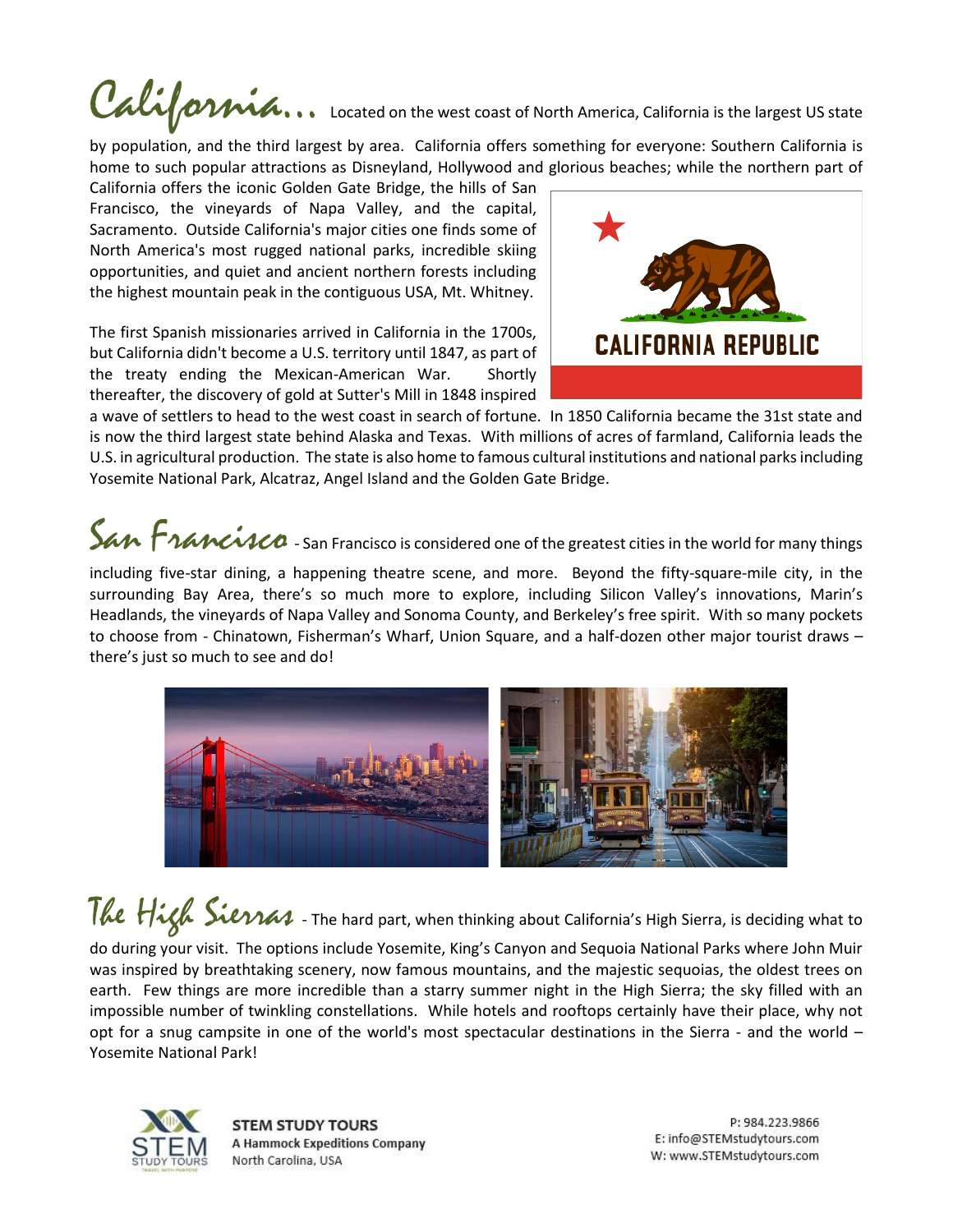# Did you know?

- $\checkmark$  The highest and lowest points in the continental United States are in California and within 100 miles of one another. Mount Whitney measures 14,495 feet and Bad Water in Death Valley is 282 feet below sea level.
- $\checkmark$  Fallbrook is known as the Avocado Capital of the World and Castroville is known as the Artichoke Capital of the World. In 1947 a young woman named Norma Jean was crowned Castroville's first Artichoke Queen. She went on to become actress Marilyn Monroe.
- $\checkmark$  Klamath Basin National Wildlife Refuge contains the largest winter population of bald eagles in the continental United States.
- $\checkmark$  Death Valley is recognized as the hottest, driest place in the United States. It isn't uncommon for the summer temperatures to reach more than 115 degrees.



- $\checkmark$  Inyo National Forest is home to the bristle cone pine, where some of the gnarled trees are thought to be over 5,000 years old. A Mojave Desert creosote bush is among the world's oldest living things at 43,000 years.
- ✓ San Francisco Bay is considered the world's largest landlocked harbor.
- $\checkmark$  Sequoia National Park contains the largest living tree. Its trunk is 102 feet in circumference. The redwood is the official state tree and some of the giant redwoods in Sequoia National Park are more than 2,000 years old.
- $\checkmark$  One out of every eight United States residents lives in California.
- $\checkmark$  If California's economic size were measured by itself to other countries, it would rank the 7th largest economy in the world. Los Angeles is ranked the fourth largest economy in the United States compared to other states.
- $\checkmark$  It is estimated there are approximately 500,000 detectable seismic tremors in California annually.
- $\checkmark$  There are more than 300,000 tons of grapes grown in California annually. California produces more than 17 million gallons of wine each year.
- $\checkmark$  California is usually the country's top state in cash farm receipts growing nearly half of all fruits, nuts and vegetables. Almonds are the biggest export, followed by dairy products, wine, table grapes, cotton, walnuts, pistachios and rice.
- $\checkmark$  California is the birthplace of fortune cookies, Apple computers, theme parks (Disneyland), blue jeans, the Barbie doll, Frisbee, skateboards, and video arcade games.

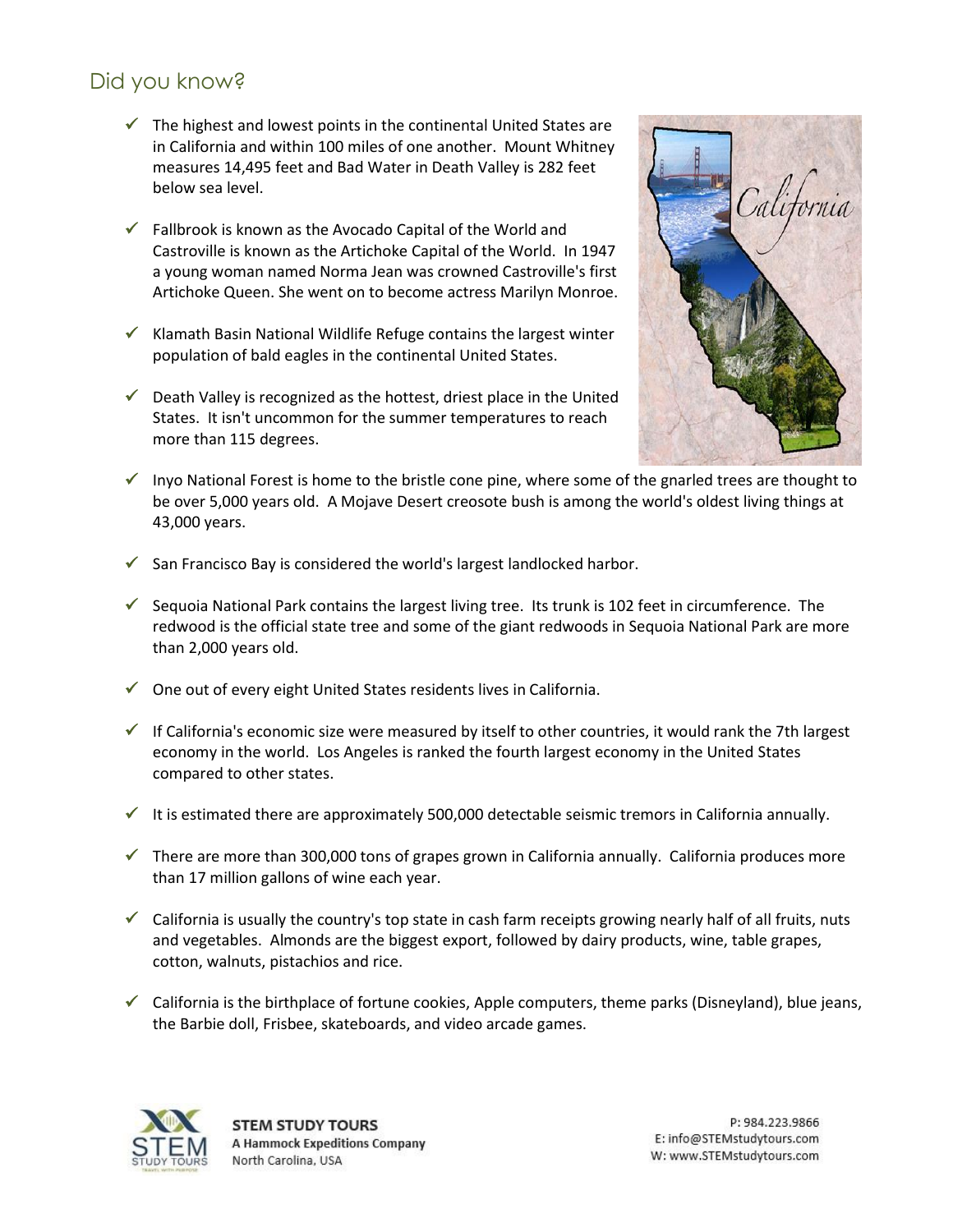#### *Day 1*

Dinner; arrival time permitting

Welcome to California! Groups participating in Yosemite Science will generally arrive in San Francisco in the afternoon. Upon arrival we'll transfer to our hotel, relax and get settled. After our Welcome, Safety & Orientation meeting, the remainder of the day is ours for exploration. If you get in early enough, you may wish to set up a city tour, a Bay Cruise, a visit to the Aquarium of the Bay, the Exploratorium, a Chinatown tour, or other amazing activity. We are delighted to help you customize your trip. There's so much to see and do in San Francisco.

Additionally, if you want more San Francisco time, we are happy to customize your itinerary, adding extra days, or decreasing the days in Yosemite and adding more time in San Francisco. Just let us know your preferences.

Tonight, we'll have dinner at Pier 39!



#### *Day 2* Breakfast & dinner included; lunch on own

Good morning California! Today, we'll check out of our hotel, store our luggage and then have free time this morning to explore San Francisco. Let us know what you want included for your perfect itinerary.



After our morning of exploration, we'll board our motorcoach and transfer to Yosemite National Park, approximately 4-hours. Once there, we'll settle into our camp and get ready for an awesome adventure!

*The Yosemite Institute: Learning in nature's classroom -* Our field science programs in Yosemite National Park offer students the opportunity to learn hands-on science in one of the world's most stunning geologic wonders.



**STEM STUDY TOURS A Hammock Expeditions Company** North Carolina, USA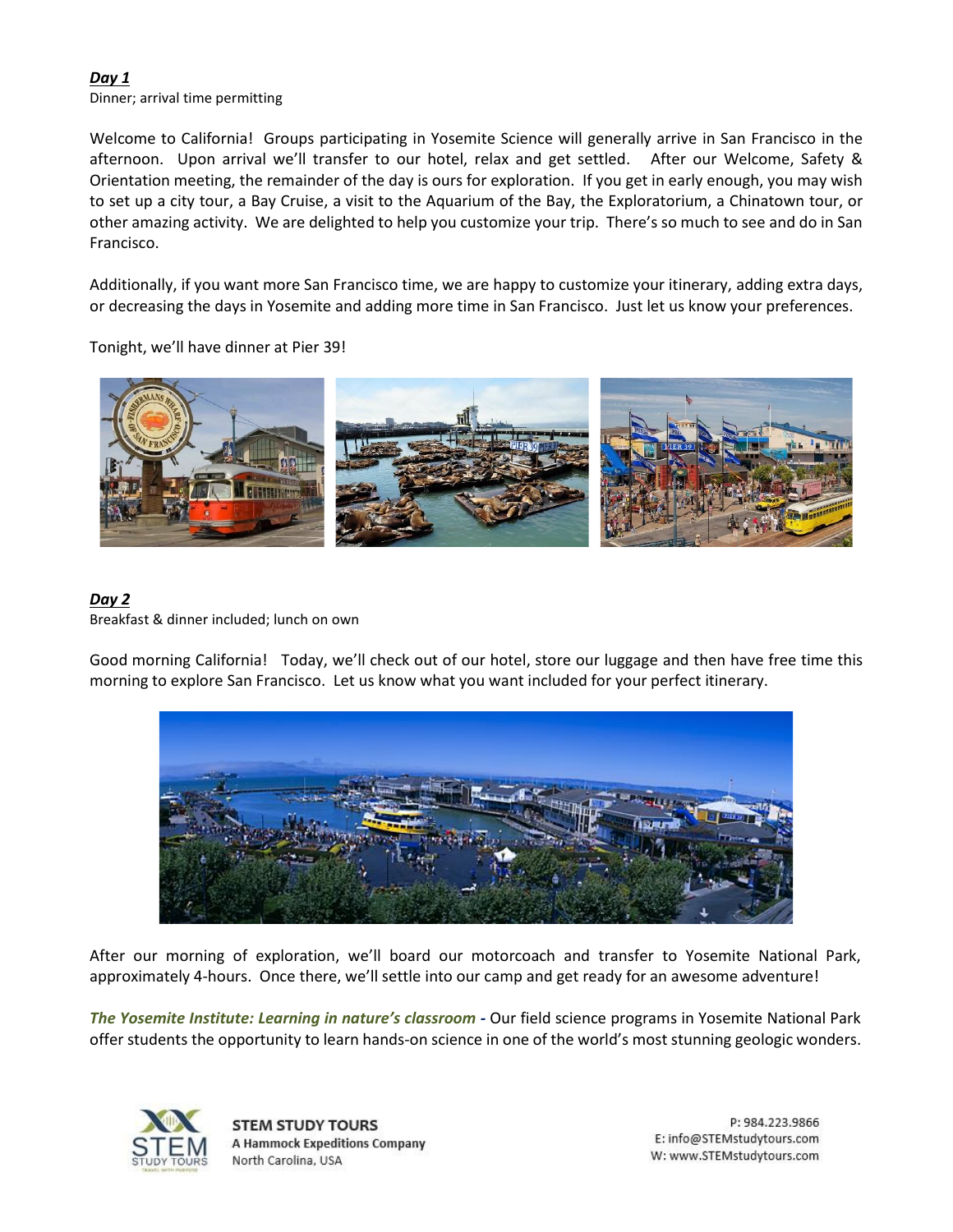Residential outdoor science programs are led by experienced educators and customized to enhance your school's curriculum.

**A classroom like no other -** Students hike through the dramatic landscapes of Yosemite, explore ancient groves of giant sequoias, ski across snowy meadows, and challenge themselves to reach the tops of waterfalls.

**Inquiry-based learning -** Students explore the geologic history of the Sierra Nevada, engage in field research projects such as macroinvertebrate biomonitoring, and discover how the environment supported humans from the early Miwok to the present.

*Inspired to action* **-** Students are empowered to see how their actions impact their community and the world around them through service-learning projects, such as removing invasive species that threaten biodiversity in the Park.

*Program Educators* **-** Field science educators have years of teaching experience in outdoor and environmental education programs and a contagious enthusiasm for exploring the natural world. All of our Program Educators have a bachelor's degree or higher; a Wilderness First Responder certification; and a passion about teaching, youth, and the environment.

*Half Dome Village Accommodations* – Previously referred to as Camp Curry, Half Dome Village is one of the most popular lodging options inside Yosemite Park. Groups will utilize canvas tent cabins. Because of its popularity, we strongly suggest reservations are made with as much advance notice as possible. Like most properties inside the park, Half Dome Village accommodations do not have televisions or air conditioning. Half Dome Village is conveniently located in the south-central part of Yosemite Valley.

- **↓** Canvas Tent Cabins These canvas-covered tents are wood-framed on a raised wooden platform and will accommodate up to five people. Each cabin must use maximum occupancy when available for boy/girl ratio. Cabins are equipped with beds, linens and electrical lights, but no electrical outlets, telephones, televisions or plumbing. Two central shower and restroom facilities are within a short distance.
- $\frac{1}{2}$  Meals The team at Yosemite has a lot of experience preparing meals for participants with varying dietary restrictions. The restrictions that they are not able to accommodate are **strictly vegan** (participants may bring/purchase food to supplement), **nut allergies** so severe that participants cannot eat anything processed in a factory with nuts, and **strictly kosher** (there is no access to a kosher kitchen).

#### *Half Dome Village Amenities*

Gift shop & Mountain shop ATM machine Outdoor swimming pool and a manufacture of the Amphitheatre Tour & activities desk Bicycle & raft rentals Mountaineering school and a set of the skating rink Free shuttle bus **Village Pavilion** Taqueria Stand (Mexican restaurant) Pizza Deck Ice Cream stand Coffee Corner

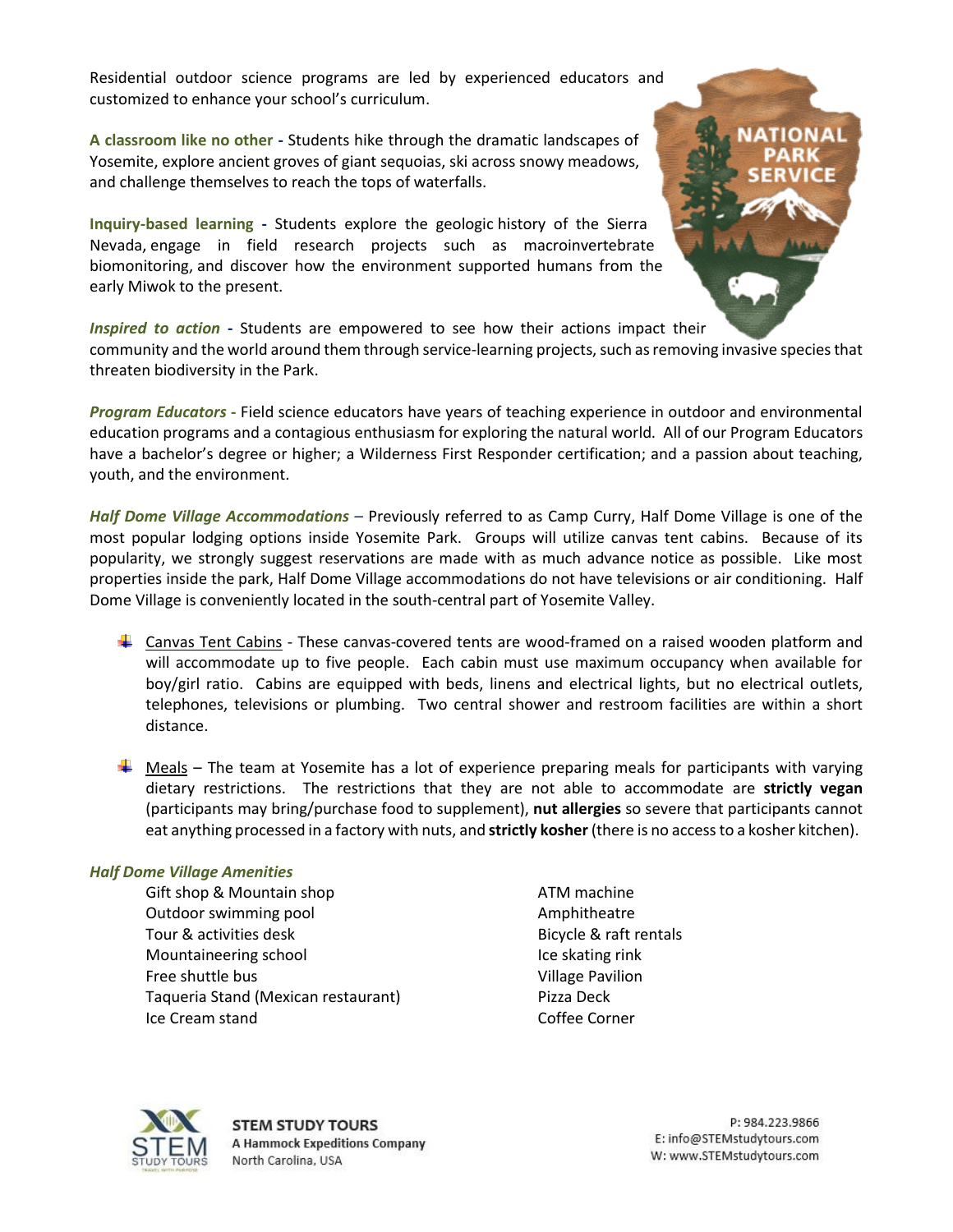# Areas of Study

In the outdoor classroom, students have the unique opportunity to observe, experience, and personally connect with nature in Yosemite National Park. All groups can select from seven areas of comprehensive study; incorporating up to 4 specific areas. Teachers may feel free to mix and match programs.

*Climate Change* **-** Climate change is a critical issue in our world, especially in our national parks. In Yosemite, students study topics such as climate and weather patterns, the greenhouse effect, the carbon cycle, and possible consequences of global climate change. Students learn what climate change is, how it may affect Yosemite, and how actions at home can impact our natural world.

*Ecology* – Explore the connections between Yosemite's diverse environments and the plants and animals that live there. Delve into Yosemite's ecosystems by studying how plants and animals adapt to their surroundings through observation and identification. Learn how living things and their surroundings are interconnected.

*Geology* – Students will be inspired by Yosemite's rocks to learn about the ancient and on-going processes that shape and change the earth. Take a closer look at granite to see its minerals, learn about the rock cycle, discover the powers of plate tectonics, or grasp the mighty forces of erosion while learning about the formation of the magnificent Yosemite Valley.

*Human History* – Explore Yosemite's rich cultural history by learning about the American Indians of this region, pioneer history, and how Yosemite played a pivotal role in the establishment of the USA National Park System. Groups can opt to visit the Indian Museum and learn from an Indian Cultural Demonstrator or focus on how the actions of settlers, explorers, activists, and politicians together resulted in the creation of Yosemite National Park.

*Watersheds* – Yosemite's rivers, creeks and waterfalls create a dynamic place to study the science of water. Learn where water comes from and how we can influence this vital resource. Students will become scientists as they take part in a water quality study in one of Yosemite's creeks.

*Scientific Process* – Bring what students have learned in the classroom to life as they're on a path of discovery. Students will become scientists by answering scientific questions through careful observation, inference, and direct experimentation. Inquiry opportunities range from informal exploratory investigations to utilizing the scientific method and research techniques to process student questions.

*Educator Choice (Open)* – Field educators come from diverse education and professional backgrounds. Put the decision of academic content for your program in the hands of your field educator. An open academic emphasis allows educators to tailor instruction to the strengths and passions as well as what they feel is best suited for your students.

# "The amazing field instructors brought learning to life and their love and passion were passed on to students." — Teacher, Sherman Oaks, California



**STEM STUDY TOURS A Hammock Expeditions Company** North Carolina, USA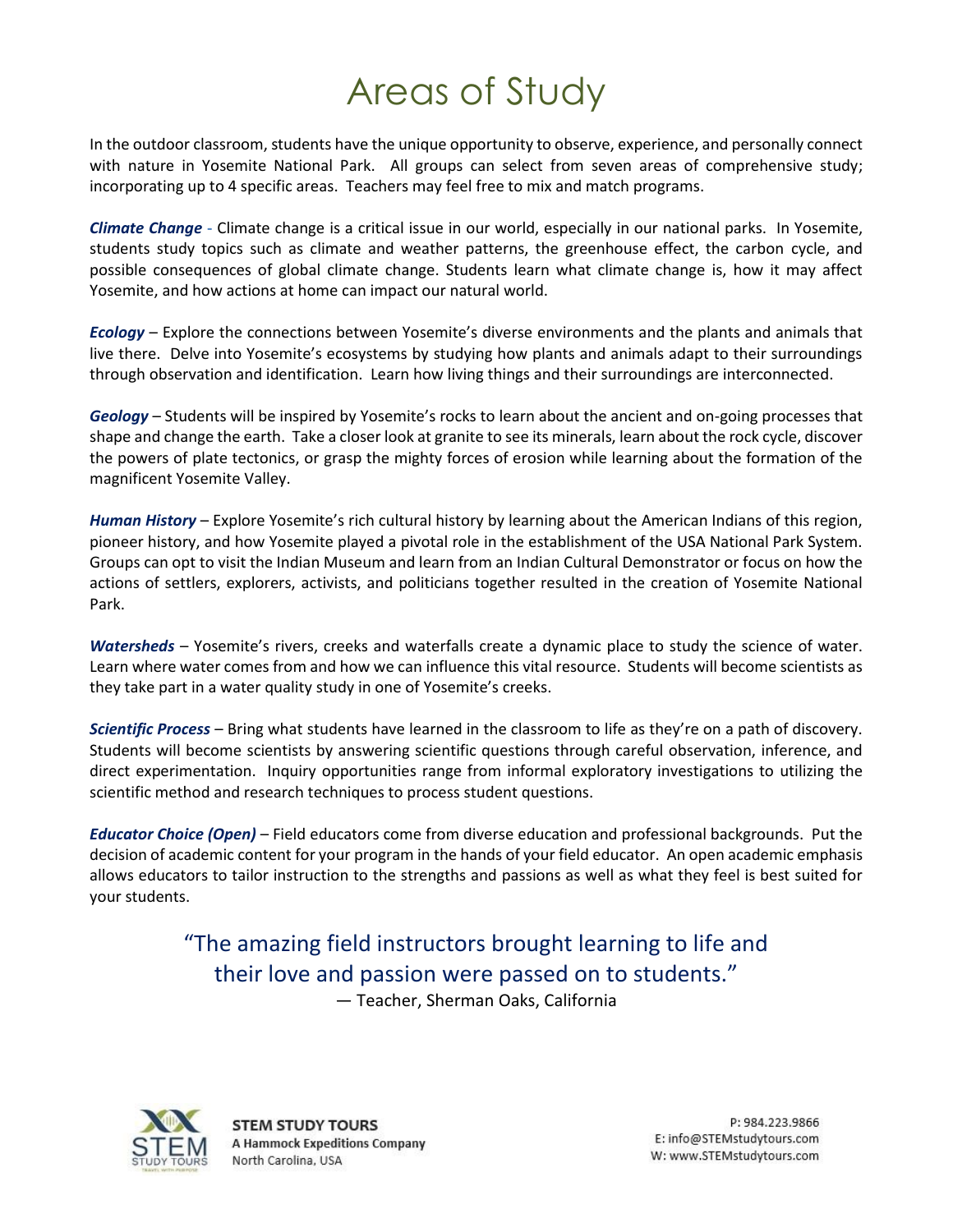#### *Days 3 - 5*

Breakfast, lunch & dinner included

Rise and shine Yosemite! After breakfast, we'll engage in our daily sessions. Teachers will have selected their interests prior to travel with a maximum of 4 areas of study included. Sample daily scheduling is as follows for field science participants:

#### *6:30–7:15 AM - Wake up*

Students rise each morning and walk out of their cabins into one of the most stunning natural environments on the continent. They will use this time to shower, dress, and prepare for their day.

#### *7:15–8 AM - Breakfast*

Participants are served breakfast in the Yosemite Lodge or Wawona Hotel dining rooms. Meals are served buffet-style with numerous options to satisfy even the pickiest of eaters!

#### *8:30 or 9 AM - Morning meeting*

Teachers can opt to begin their day of hiking and learning at either 8:30 or 9 AM. At this time, students and staff will meet their field educator.

#### *8:30/9 AM - 4 PM - Instructional day*

During the instructional day, your school splits into trail groups that average 12 students per group plus one or two staff. The field educator assigned to your trail group will work with the same group every day. The educators provide the activities and curriculum, staff assist in group management. Lunch is typically eaten out on the trail. Each day's learning adventures are customized to meet the academic and social goals your school has set. Some examples of popular instructional days (seasonality dependent):

- Hiking in Yosemite Valley while learning about the geological processes that formed the Sierra Nevada mountain range and the Yosemite Valley.
- Snowshoeing or cross-country skiing in High Sierra meadows while learning about the winter adaptations of the plants and animals that live there.
- Completing team-building challenges and exploring lessons on leadership while hiking to the top of one of Yosemite Valley's waterfalls.
- Hiking in a giant sequoia forest while learning about the unique ecological interconnections that support these ancient and rare trees.

#### *4–6 PM - Recreation time & store visits*

Students can use this time to shower and change, work on journals, or play outside. A school may also use this time for structured learning activities. Teachers will supervise during recreation time. The store in Yosemite Valley is open from 3:30 to 5 PM, Monday - Thursday in the Boystown lodging area. Students can purchase tshirts, hoodies, baseball caps, beanies, or Klean Kanteen water bottles.

#### *5–6 PM - Dinner*

In Yosemite Valley, dinner is served in the Yosemite Lodge or Wawona Hotel dining room. At Crane Flat, dinner is served family style in the Crane Flat dining hall. The food served is nutritious, plentiful and kid-friendly. Meals such as pasta with marinara sauce, burrito bar, meat and vegetarian chili, and the ever-popular pizza frequently appear on the menu.

#### *7:30–8:30 PM - Evening program*

Evening programs complement the material being presented during your field day. These large-group programs are engaging, educational, and inspiring. Students may engage in a town-hall style debate about the Hetch

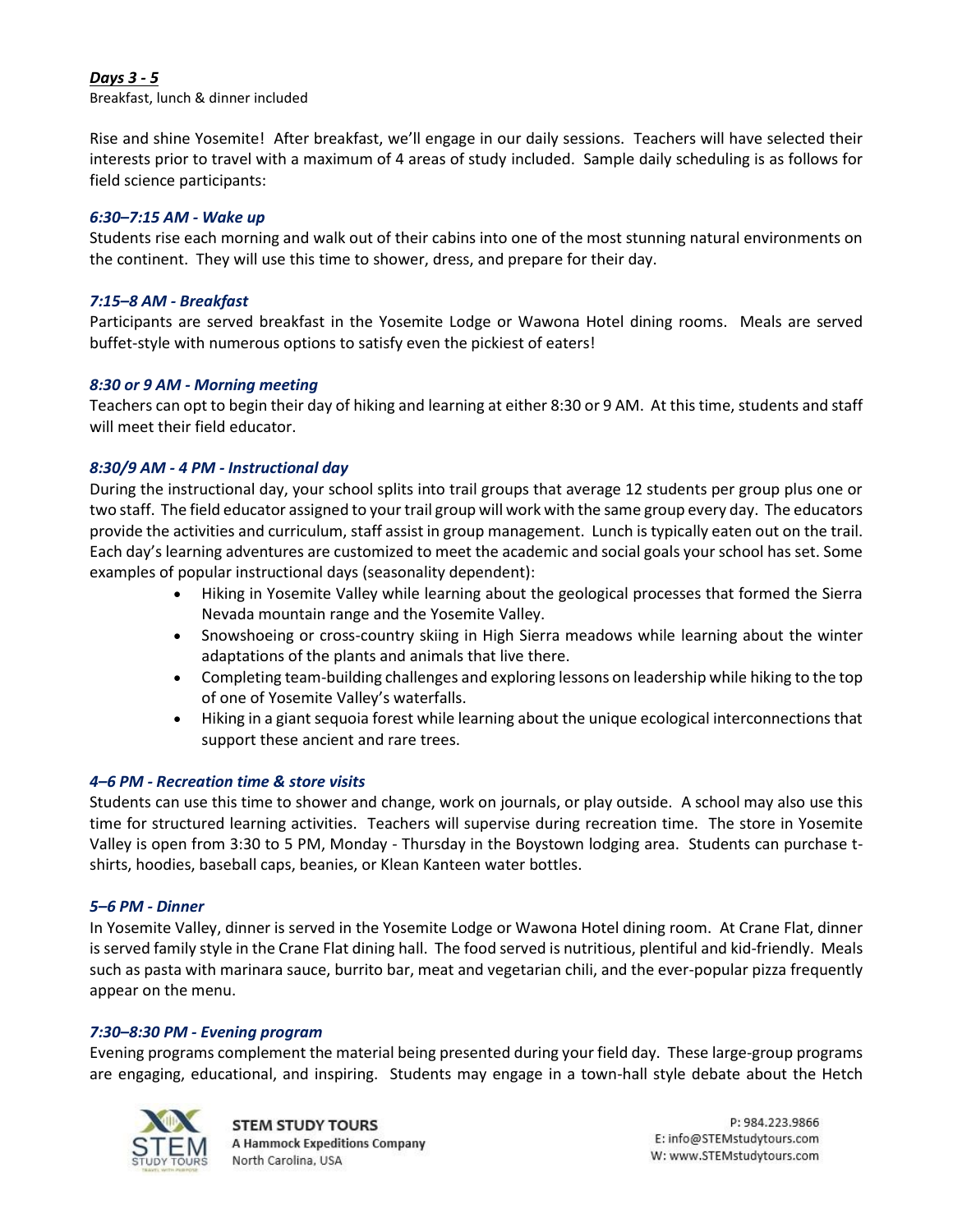Hetchy Dam, learn about the history of art in Yosemite, take a night hike, or see a presentation about black bears.

#### *9–10 PM - Off to bed*

This is the time for students to use bathrooms, change clothes, and brush their teeth. Staff will supervise students during this time. Lights out is at 10 PM.

*Safety -* The top priority at Yosemite Institute is the health and well-being of participants and staff, and we know safety is a concern for all parents and families. With any outdoor recreation education program or activity there is always a risk. Knowledge is the key to helping reduce these risks. Parents and families can help prepare for their child's visit by thoroughly reading the next two pages. Ask us if you have questions! Yosemite's field science educators are Wilderness First Responders and educate participants about ways they can protect themselves and the environment during their stay in Yosemite. Please visit the **[National Park Service](http://www.nps.gov/yose/index.htm)  [website](http://www.nps.gov/yose/index.htm)** for updates and information about weather, safety, and other Yosemite news.

#### *Day 6*

Breakfast & lunch (Important: Meals shown are dependent upon your specific departure timings and only available if at camp during offered meal timings. If off-site, meals are on own and the responsibility of the participant.)

Good morning California! After breakfast we'll have the morning for our science programming and then begin to get ready for departure. Afterwards we'll start to say goodbye to this wonderful land as we take away memories that will last a lifetime!



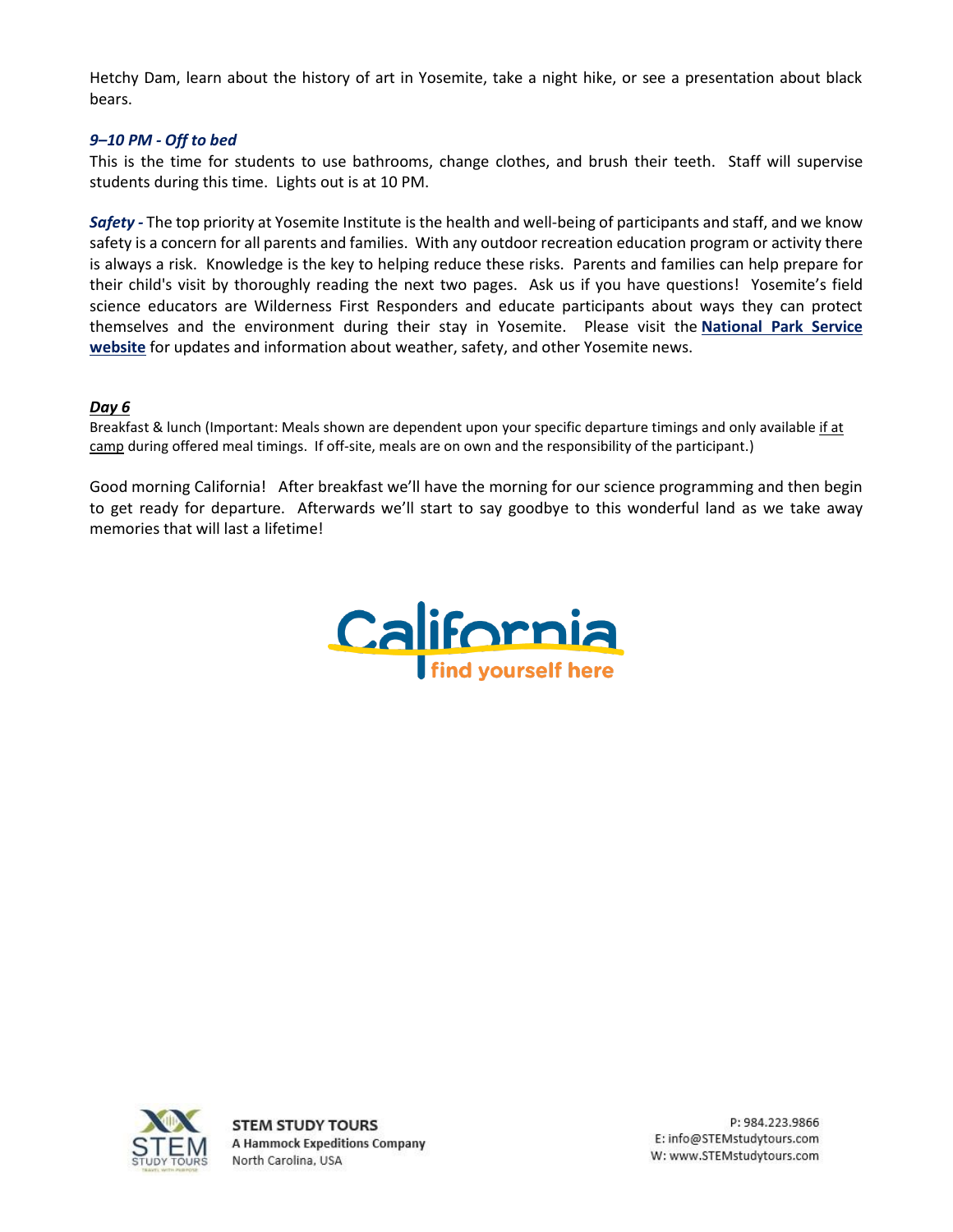

# HELP PREPARE YOUR KIDS FOR THEIR TRIP TO YOSEMITE Safety Notes & Packing Lists

Prior to your child's arrival take time to review these important safety items. Our field science educators are Wilderness First Responders and will reinforce and continue to educate participants about ways they can protect themselves and the environment during their stay in Yosemite.

# Wildlife Safety

All animals living in Yosemite National Park are an integral part of the ecosystem and are wild. Help keep them wild and keep yourself safe.

- $\checkmark$  Don't touch or approach wildlife
- $\checkmark$  Don't feed wildlife (no matter how much they beg or how cute)
- $\checkmark$  Alert your teacher, chaperone, or field science educator if you see wildlife
- $\checkmark$  Follow instructions about what to do if you see wildlife
- $\checkmark$  Don't store food in your room (this includes gum, flavored water, and food wrappers)
- $\checkmark$  Don't bring additional food/snacks (unless previously arranged with Yosemite staff)
- $\checkmark$  Give additional food/snacks to your teachers or chaperones for safe keeping
- $\checkmark$  Follow your field science educator's instructions about storing your backpack and disposing of any food garbage at the end of the day

### Natural Occurrences

It is rare and unpredictable, but on occasion in Yosemite we experience the earth's natural hazards, such as high winds, snow storms, rock falls, and floods. Here's how you can prepare:

- $\checkmark$  Pay close attention to your field educator's lesson on the first day about potential hazards and participate fully in practice drills
- ✓ Know the location of your school's emergency meeting spot
- ✓ In case of high winds, stay indoors, and follow instructions from Yosemite staff & your teachers
- ✓ If there is a forecast for large amounts of snow, Yosemite staff may move you and your school to lodging at a lower elevation

# Encountering Strangers

More than 4 million people visit Yosemite every year. Here are some tips if you do encounter strangers:

 $\checkmark$  Keep the door to your room locked even when you are inside, and only open it for your teachers or your trail group chaperones



**STEM STUDY TOURS A Hammock Expeditions Company** North Carolina, USA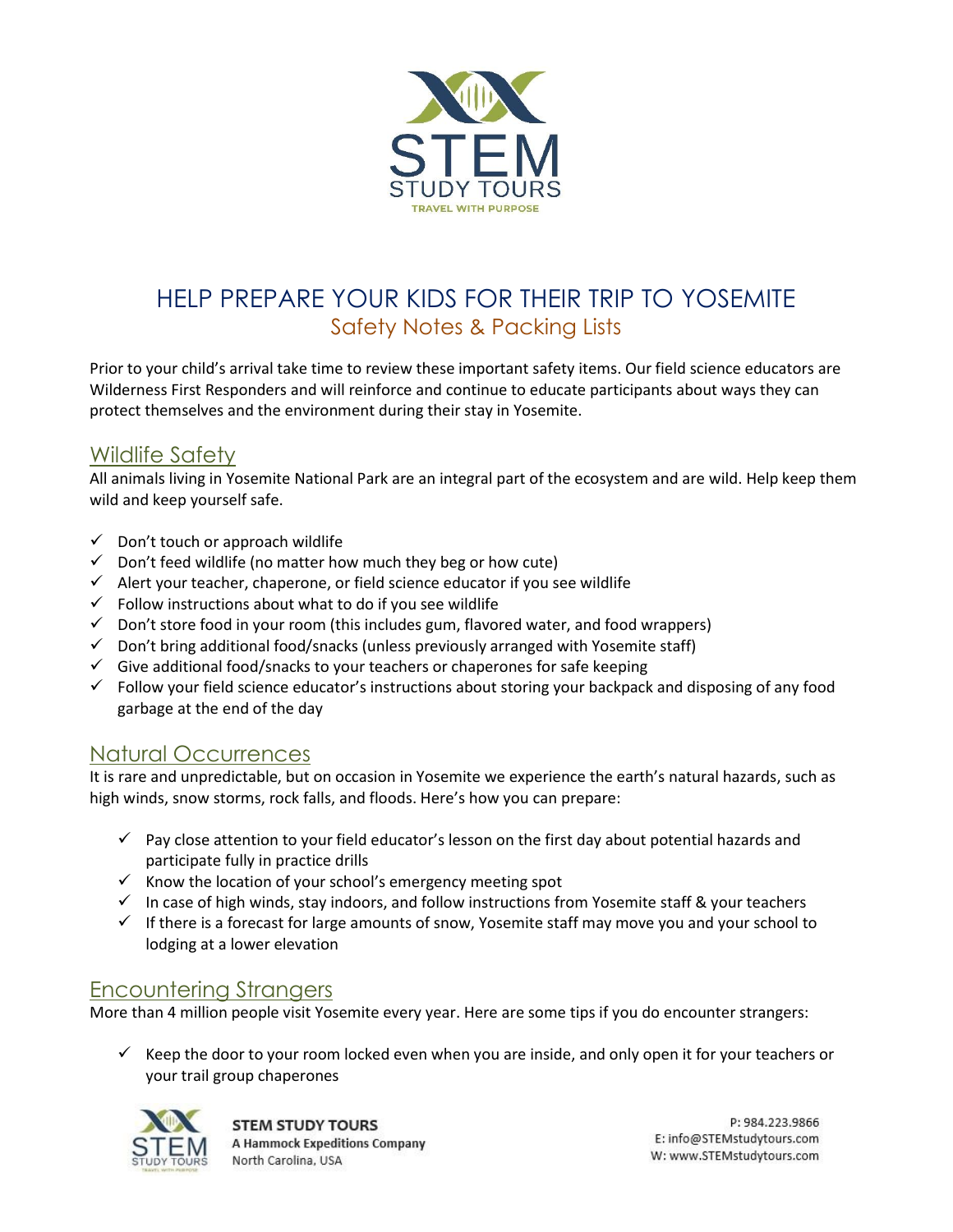- $\checkmark$  If a stranger is talking to you, you do not have to respond. You can ask politely that they stop or call out to your educator, teachers, or chaperones
- ✓ Pay close attention to your safety officer's lesson about the buddy system. You always need to buddy up when you leave your room and with a chaperone anytime you leave your building

## Weather

Follow these guidelines to ensure you stay warm, dry, and protected from the elements.

- $\checkmark$  Check the National Park Service's website prior to your trip to learn about expected weather forecasts
- $\checkmark$  Follow the packing list provided to your school (you may not be used to wearing your winter hat in May, but you will want one in Yosemite)
- $\checkmark$  Dress for the weather every day. Field educators will not let you leave your morning meeting until you are properly dressed
- $\checkmark$  Pack your rain gear in your backpack every day, even if the sun is out

# Personal Care

Beyond brushing your teeth and wearing clean socks, there are some additional things you can do to take the best possible care of yourself in Yosemite.

- ✓ Drink water… a lot of it! Staying hydrated is really important, especially at higher elevations
- $\checkmark$  Pack two liters of water in your backpack every day. Know where the filling stations are near your lodging and keep your water bottles filled
- $\checkmark$  Skip the soda, coffee, and energy drinks at meals
- ✓ Protect yourself from too much sun
- $\checkmark$  Pack sunblock in your backpack every day and reapply when field science educators ask
- $\checkmark$  Wear a hat every day on trail
- $\checkmark$  Wear long sleeves when possible
- $\checkmark$  Wear sunglasses every day, even in the winter because snow reflects the sun
- $\checkmark$  Wear good hiking shoes that are well broken in
- $\checkmark$  Alert your field science educator if your feet hurt when hiking

# Emotional Safety

Creating a space where everyone feels safe is incredibly important to all staff and we ask that you help us keep it safe.

- $\checkmark$  Bring a positive and respective attitude when you interact with others from your school and anyone else you meet
- ✓ Bullying is NOT tolerated. Report ANY bullying toward you or anyone else to a teacher, chaperone, or Yosemite staff, even if you aren't sure if it is bullying or not
- $\checkmark$  Share your feelings with a teacher, chaperone, or educator if you are homesick
- $\checkmark$  Participate in the discussions and journaling activities with your trail group
- $\checkmark$  Remember that every member of your group (including you) has something important to contribute, and every member (including you) has something important to learn

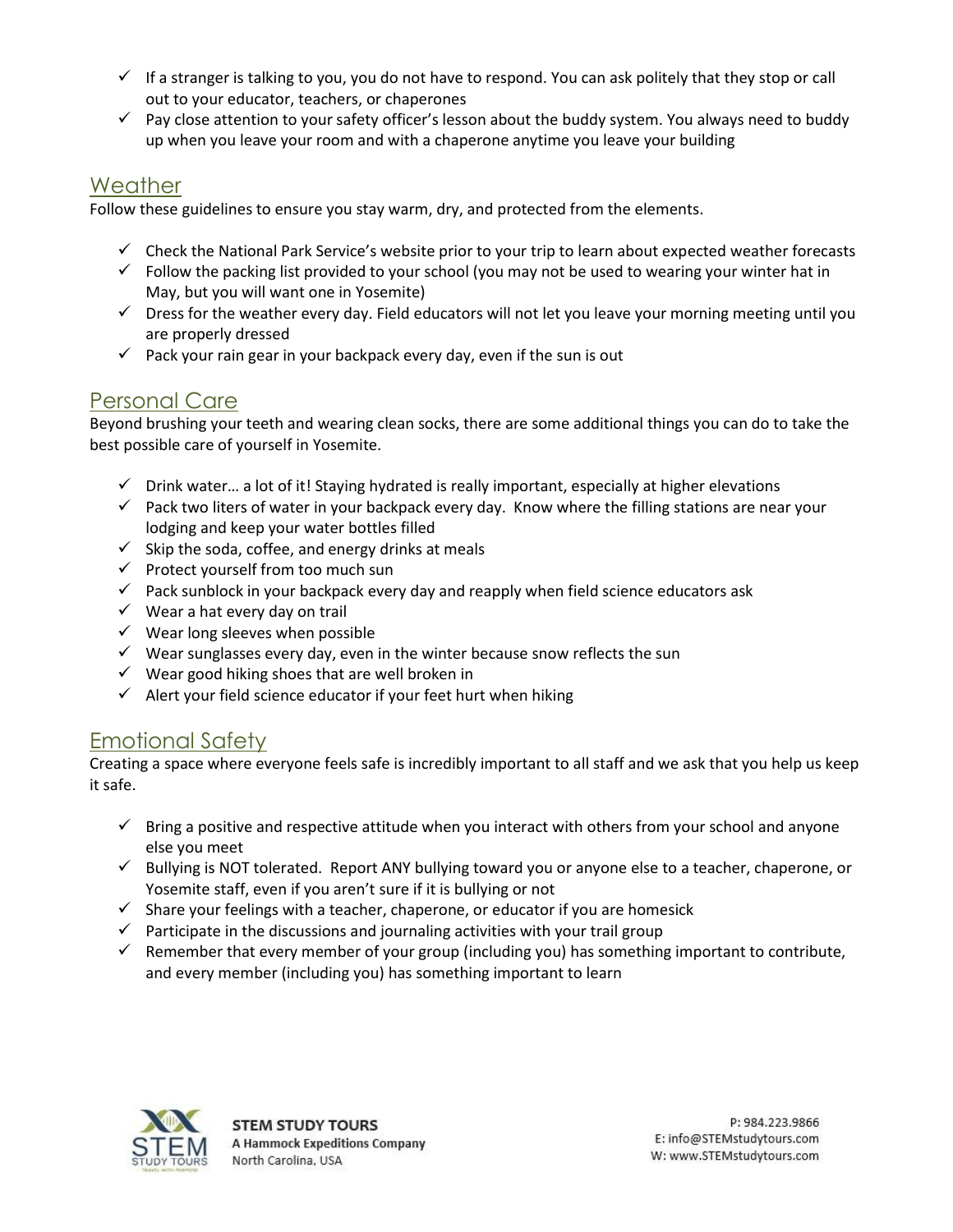

# FIELD SCIENCE CLOTHING AND EQUIPMENT LIST

The items on this list are to be brought by each Field Science School participant. Please adjust the number of socks, pants, etc according to the number of days you will be spending in Yosemite. When asked what they could have done to make their stay more enjoyable, many students answer that they would have followed the equipment list more closely.

# TO PACK - things you will need before and after trail:

- $\Box$  TENNIS SHOES OR SNEAKERS for evening activities and use around camp
- $\Box$  PANTS three rugged pairs (including one pair of warm pants)
- □ SHIRTS three rugged shirts, plus a few lightweight shirts for warm weather
- □ SWEATER OR FLEECE two lightweight wool or fleece layers are best; avoid cotton
- $\Box$  JACKET an insulated layer, such as a parka with hood is a good choice
- $\square$  SOCKS five pairs of socks (wool or synthetic preferred no cotton)
- □ UNDERWEAR \*THERMAL UNDERWEAR (BOTTOMS) polypropylene or capilene very warm and lightweight no cotton
- □ \*WATER PROOF MITTENS (mittens are warmer than gloves)
- □ PAJAMAS
- □ TOWEL

□ TOILETRIES shampoo, soap, toothbrush, toothpaste, sunscreen, lip balm, moleskin, personal medication

- □ HANDSANATIZER
- $\Box$  SLEEPING BAG synthetic or down fill; sheets and blankets are fine if you don't have a sleeping bag
- □ FITTED SHEET & PILLOW if you will be staying at our Crane Flat campus
- $\Box$  SUNGLASSES to prevent sun blindness in the high-altitude sun reflecting off the snow and granite
- □ LIGHTWEIGHT HAT WITH BRIM baseball hat or other type to shade sun
- □ FLASHLIGHT with spare batteries and bulb
- □ PLASTIC BAGS trash sized to keep your things clean and dry as well as small sizes to put between your sock and shoe on wet days
- $\Box$  ALARM CLOCK to get you up on time.
- □ OPTIONAL binoculars, field guides, camera, film, book light, umbrella
- **\*Items with star not needed from May to September**

### DAYPACK - things that will be brought on the trail with you everyday

 $\Box$  DAY PACK must be big enough to fit the items below and some of the group lunch.

□ RAIN GEAR waterproof not just water resistant. A rain suit (jacket and pants) is much better than a poncho because it keeps all of you dry

□ WARM KNIT OR FLEECE CAP for cool and possibly rainy days.

□ TWO (2) WATER BOTTLES - unbreakable one-quart plastic bottles with screw-on, leak proof tops, such as soda or sports drink bottles. NO glass bottles please.

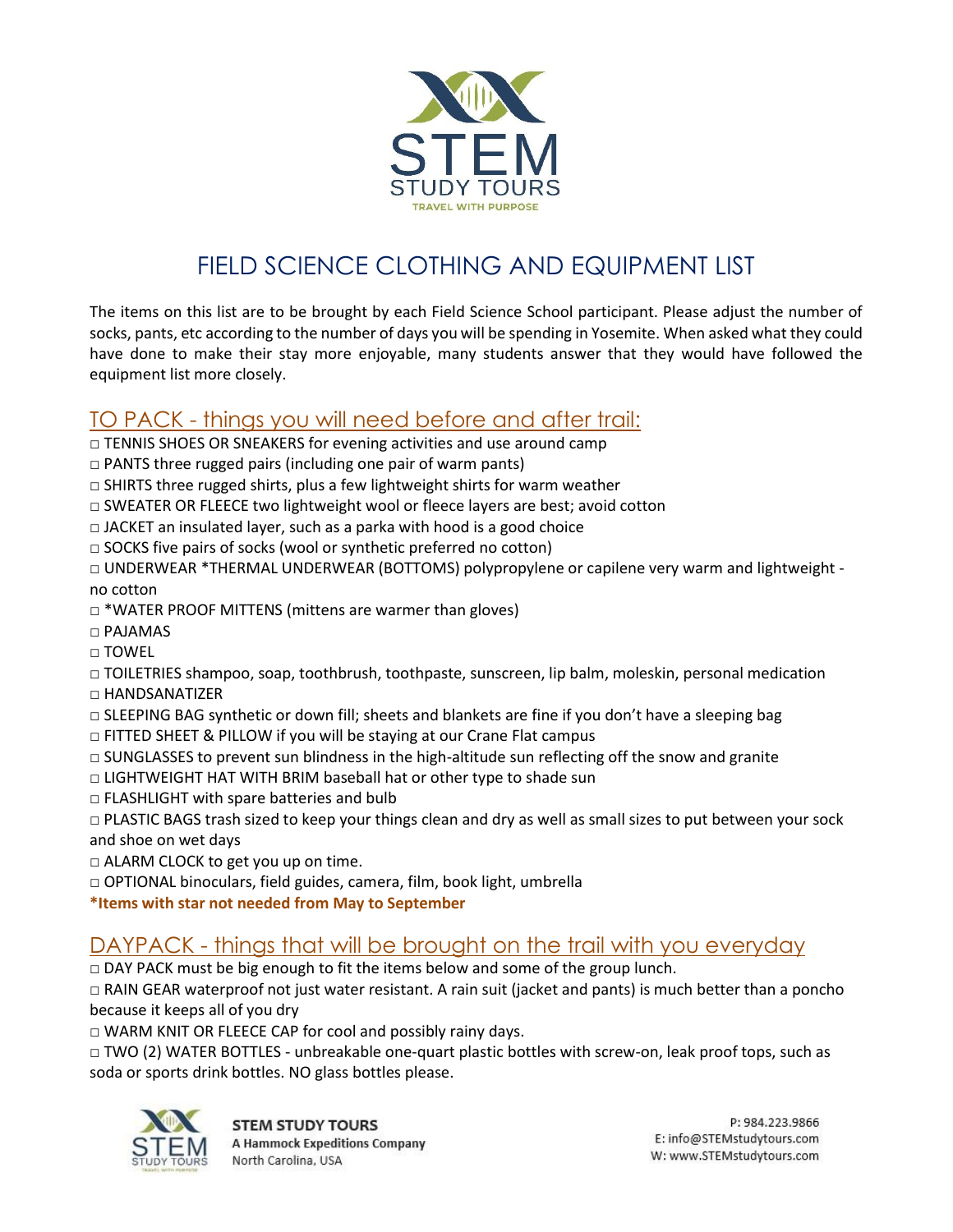$\Box$  NOTEBOOK & PENCIL (in ziplock bag)

□ EXTRA LAYERS OF WARM CLOTHING

 $\Box$  BANDANA serves as your field lunch placemat/crumb-catcher + many other fun uses

□ HIKING BOOTS One pair of broken in lightweight waterproof hiking boots that will keep your feet dry as well as happy after a long day on the trail

## NOTE TO PARENTS AND STUDENTS PLEASE DO NOT BRING….

- ➢ Extra Food, including gum and candy food is not allowed in the cabins. Ample food will be provided
- $\triangleright$  Knives are a safety hazard!
- $\triangleright$  Electrical Appliances / games including Walkman and Discman players
- $\triangleright$  Hand Warmers these are wasteful and often end up as litter
- $\triangleright$  Anything that would be sadly missed if lost!

### BE PREPARED!

Please come prepared to hike in a blizzard, in hot sunny weather, or in a rainstorm. Weather is variable. Layer materials (synthetics, polypropylene, pile or wool) for greater flexibility as temperatures change throughout the day. Weather in May- September - is usually warm with cool nights. Shorts, T-shirts and lightweight (but sturdy) walking shoes are recommended, though warm clothes and rain gear should still be included.

# A NOTE ABOUT WOOL AND PILE (FLEECE) CLOTHING

Why wool and pile? We believe in them because they can save your life. When wet, wool and pile retain much of their insulating quality and keep you warm. That's not true for down or cotton, which are useless when wet. Military surplus wool garments are often the least expensive warm clothes you'll find. Synthetic polyester fabrics (with names like polar fleece, polypropylene, capilene, polarguard, fiberfill, polarpile and others) maintain insulating qualities even when wet, and they dry quickly. We recommend garments made of these fabrics. Do not bring only cotton clothing! Your life could depend on staying warm when wet.

### REGARDING YOUR BOOTS

Purchase boots at least two months ahead of time. Fit with a thick pair of wool socks. Buy boots that fit your needs. Many people over-buy, assuming bigger means better. Big, heavy boots have their place, but for most hikers, they are more than necessary. Heavy Boots should offer ankle support and traction on rocky and slippery surfaces. Above all, boots must be waterproof and comfortable. Blisters can be a painful part of your Yosemite experience. It is important to prepare your boots and your feet for hiking. Wear your boots for halfday periods for several weeks before your Yosemite trip. This allows boots and feet to get used to each other. The boot leather gets softer and your feet get tougher.

# WHERE TO GET EQUIPMENT

Wool and many other items on the equipment list may be purchased inexpensively from Army/Navy Surplus, Salvation Army or Goodwill stores. Most sporting goods and backpacking shops carry the equipment listed, and many will rent as well as sell gear.



**STEM STUDY TOURS A Hammock Expeditions Company** North Carolina, USA